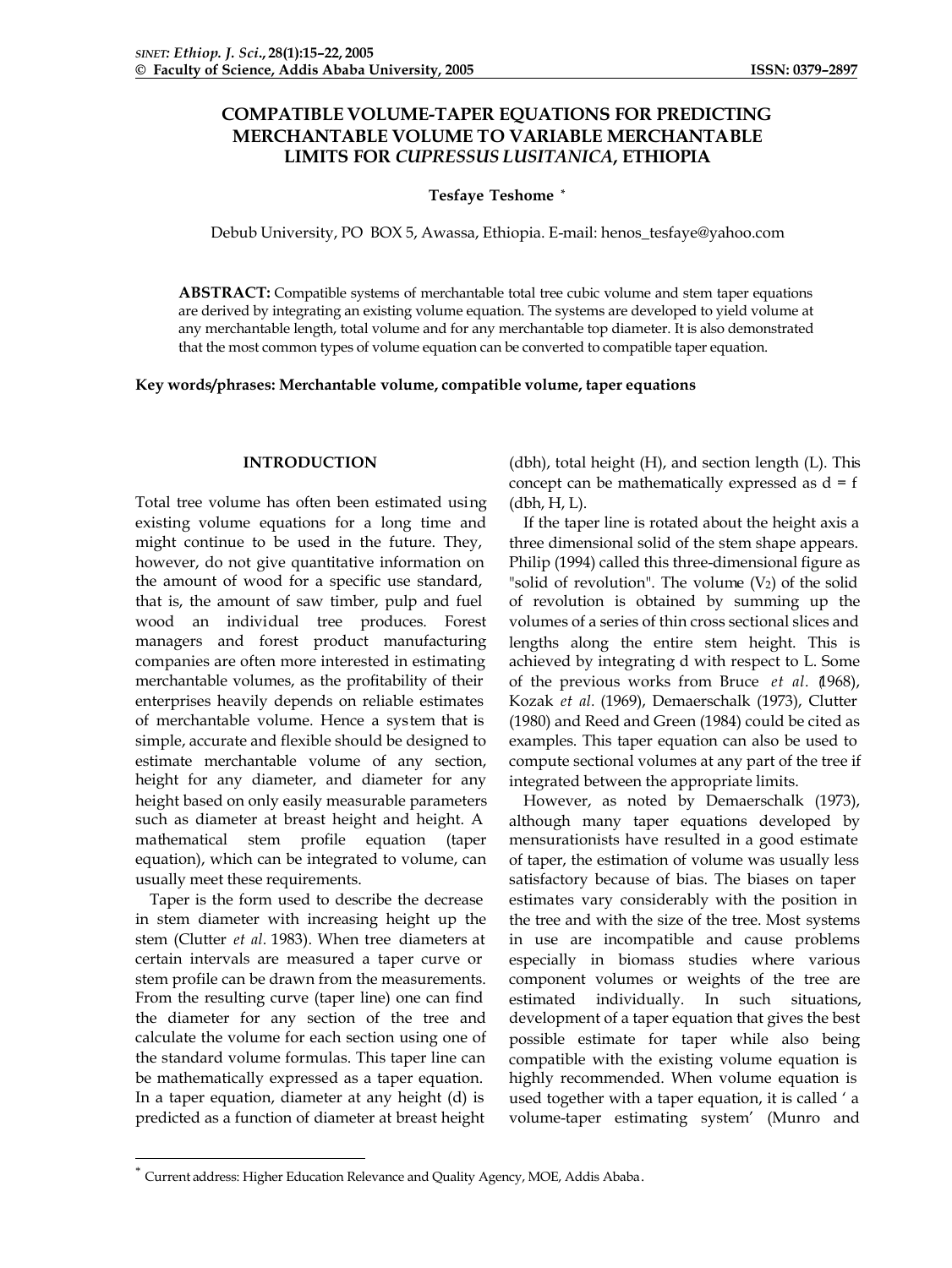Demaerschalk, 1974). The system is called "compatible" if  $V_1 = V_2$  ( $V_1$  is volume from the volume equation and  $V_2$  volume derived from the taper equation) for all trees with the same diameter at breast height and length. In contrast when this is not fulfilled, the system is said to be 'incompatible'.

Demaerschalk (1973), Munro and Demaerschalk (1974), and Evert (1976) discussed the advantages of a volume-taper estimation system. According to Munro and Demearschalk (1974) the most important benefit of a compatible system is to obtain consistent results from both volume and taper equations. The two most important ways to construct a compatible system are: the volumebased system and taper-based sys tem. In their discussion Munro and Demaerschalk (1974) emphasised that there is no such thing as the best system. A totally unbiased taper equation does not exist. On the other hand they noted that volumebased systems, if derived from sufficiently unbiased volume equations will always be satisfactory for total volume estimation.

The purpose of this study is, therefore, to develop a compatible volume and taper system for *Cupressus lusitanica* stands in Munessa Shashemene Forest, Ethiopia. The system is a volume based because the compatible taper equation is derived from volume equation. A general procedure to convert logarithmic volume equation to compatible taper equation is presented using taper data collected from *Cupressus lusitanica* stands in Munessa Shahsemene Forest, Ethiopia.

### **DATA AND METHOD**

#### *Data*

A total of 46 circular plots with radius of 11.28m were laid out in a wide range of sites and ages. Five trees nearest to the centre of the sample plots were selected for stem analysis in order to collect the taper and merchantable volume data. The diameter at breast height (dbh, cm) was measured on each of the 243 sample trees, and the trees were then felled and cut into five sections of equal length (1/10, 3/10, 5/10, 7/10 and 9/10) for the total height of individual trees between a 30cm stump height and the tip of the tree. The top limiting diameter (d, cm) and corresponding length (L, m) from the tip of the tree downwards were measured at five positions (as stated above) of the total height of individual trees. The taper and merchantable volume data collected and summary statistics for *Cupressus lusitanica* stands are presented in Table 1. The site index equation

developed by Tesfaye Teshome and Petty (2000) was used to determine site quality of stands.

The two important tending operations given to *Cupressus lusitanica* stands are pruning and thinning. Most stands in Munessa Sahshemene Forest Project are thinned and pruned in the project to ensure quality production of timber free of knots as *C. lusitanica* has persistent branches. The fitted volume-taper equations could be used in thinned and pruned stands.

## **Table 1. Summary statistics of the taper data and stand parameters.**

| Variables      | Minimum<br>Mean |        | Maximum | Standard |
|----------------|-----------------|--------|---------|----------|
|                |                 |        |         | dev.     |
| Age (years)    | 6.0             | 14.5   | 25.0    | 5.5      |
| dbh(cm)        | 4.0             | 18.6   | 34.3    | 6.21     |
| H(m)           | 5.25            | 16.59  | 29.5    | 5.38     |
| L(m)           | 0.53            | 9.61   | 28.0    | 6.2      |
| $V(m^3)$       | 1.0943          | 0.2570 | 0.0049  | 0.2235   |
| $H_{dom}(m)$   | 6.9             | 19.8   | 32.4    | 5.9      |
| Site index (m) | 12.0            | 18.6   | 27.0    | 3.7      |

### *Method*

# *Deriving the compatible taper equation from the volume equation*

In this study, the *Cupressus lusitanica* volume equation developed by Tesfaye Teshome (1996) was adopted as the basis for the derivation of compatible taper equation. Equation 1 was validated and its precision estimated. An external validation of the volume equation using test data, which was not used for model construction, was also undertaken. The mean bias calculated was 0.00428 m3 and is considered to be negligible for practical forest management. The standard deviation (S) of the mean bias, which measures the precision, is 0.0293m3. Thus, the true differences between the observed and predicted volume lie within  $\pm$  3% of the mean observed volume. The precision obtained was as expected as volume error was generally less than 4% of true volume, as might be evident from the high coefficient of determination ( $R^2 = 96.2\%$ ) and the simple nature of the volume predicting equation. Thus, Equation 1 has been used as the basis for the derivation of compatible taper equation in this study. The logarithmic volume equation adopted is

$$
log(V_1) = a + b log(dbh) + c log(H) \dots (1)
$$

which can be easily converted into a logarithmic taper equation (Demaerschalk, 1973; Mc Tague and Bailey, 1986).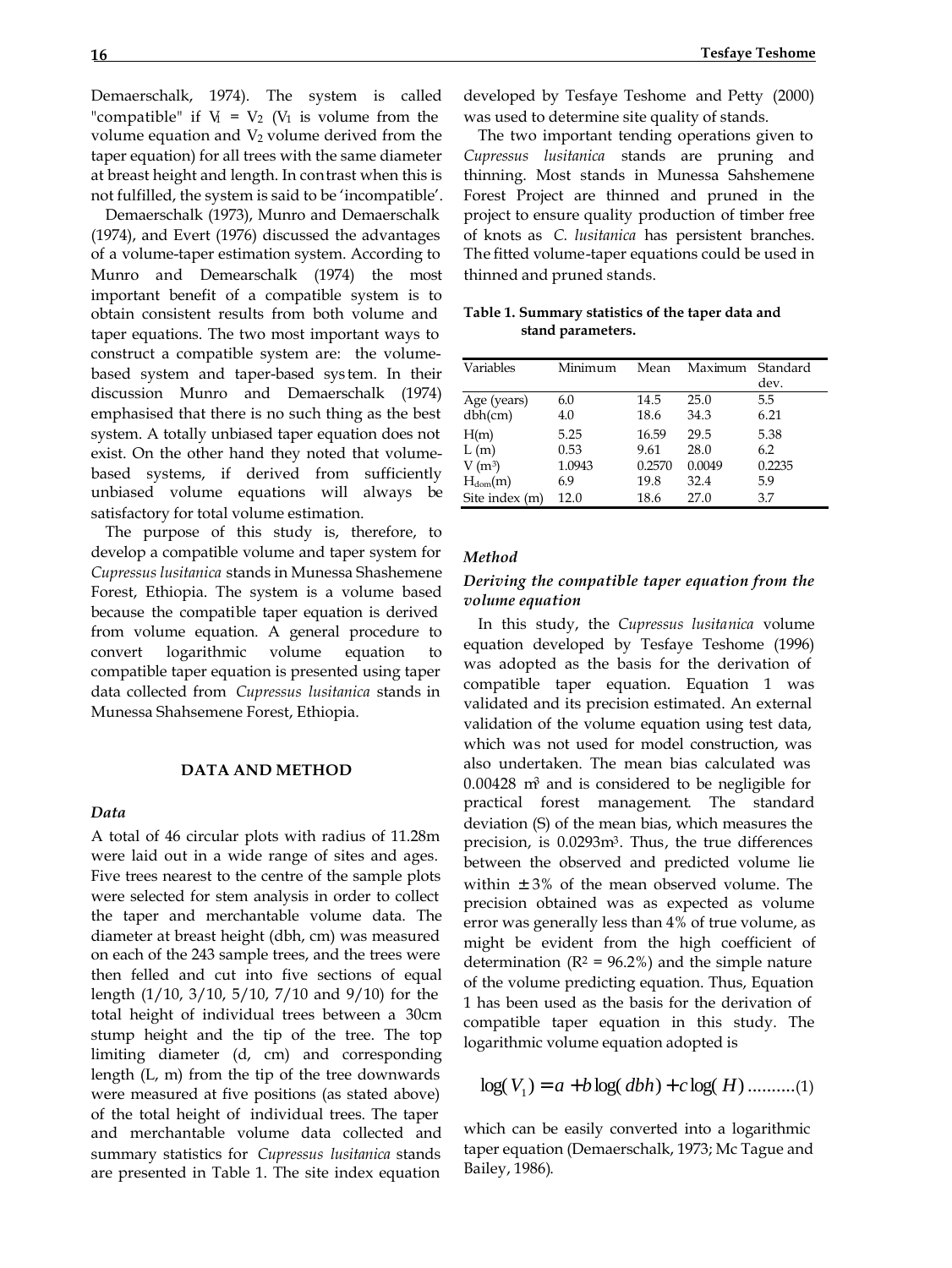log( ) log( ) log( ) log( ) *d* = *b*<sup>0</sup> + *b*<sup>1</sup> *dbh* + *b*<sup>2</sup> *H* + *b*<sup>3</sup> *L* ..........................................................(2)

where:  $dbh = diameter$  at breast height (cm)

 $H =$  total height (m)

 $d =$  diameter (cm) at length L (m)

L = distance (m) from the tip of the tree downwards a, b, c, b<sub>0</sub>, b<sub>1</sub>, b<sub>2</sub>, b<sub>3</sub> = regression coefficients

Equation (2) can also be written as;

Let K = 
$$
\frac{\Pi}{4} 10^{2b_0 - 4} / 2b_3 + 1
$$

Then

<sup>2</sup> <sup>2</sup> <sup>2</sup> <sup>1</sup> <sup>2</sup> <sup>2</sup> <sup>2</sup> <sup>3</sup> 10 *<sup>b</sup> <sup>b</sup> <sup>b</sup> <sup>b</sup> d dbh H L <sup>o</sup>* = ................................(3b)

<sup>1</sup> <sup>2</sup> <sup>3</sup> 10*<sup>b</sup> <sup>b</sup> <sup>b</sup> <sup>b</sup> d dbh H L <sup>o</sup>* = .........................................(3a)

The volume  $(V_2)$  of a single tree can also be calculated by summing up the volume of small slices of known length (L), and diameter (d) along the stem using integration.

This is accomplished by integrating d with respect to L (equation 3b) because it is mathematically convenient to use diameter squared as dependent variable rather than diameter in taper equation (Clutter, 1980):

*V d dl H* ∫ ∏ <sup>−</sup> = 0 4 2 <sup>2</sup> 10 4 ...............................................(4)

Substituting the right side of equation (3b) into equation (4) in place of  $d^2$  provides:

$$
V_2 = \frac{\prod}{4} 10^{-4} \int_0^H 10^{2b_0} db h^{2b_1} H^{2b_2} L^{2b_3} dl
$$
  
= 
$$
\frac{\prod}{4} 10^{-4} 10^{2b_0} db h^{2b_1} H^{2b_2} \int_0^H L^{2b_3} dl
$$
  
= 
$$
\frac{\prod}{4} 10^{-4} 10^{2b_0} db h^{2b_1} H^{2b_2} \Big[ L^{2b_3+1} \Big]_0^H / 2b_3 + 1
$$

when

 $L = H$ 

or

$$
V_2 = \frac{\prod}{4} 10^{2b_0 - 4} dbh^{2b_1} H^{2b_2} H^{2b_3 + 1} / 2b_3 + 1
$$
  
= 
$$
\frac{\prod}{4} 10^{2b_0 - 4} dbh^{2b_1} H^{2b_2 + 2b_3 + 1} / 2b_3 + 1
$$

2 2 2 1 2 <sup>1</sup> <sup>2</sup> + <sup>3</sup> + = *<sup>b</sup> <sup>b</sup> <sup>b</sup> V Kdbh H* .............................(5)

After taking the logarithm,

$$
log(V_2) = log(K) + 2b1 log(dbh)
$$
  
+  $(2b_2 + 2b_3 + 1)log(H)$  ....... (6)

The justification by which the logarithmic taper equation is derived from the logarithmic volume equation is based on the premise that total volume estimates  $(V_2)$  by equation  $(6)$ , based on integration of the taper equation, must be identical to those  $(V_1)$  obtained by the volume equation (1). From the above mathematical formulation it is noticeable that equation (1) and equation (6) are identical when:

c = 2b2 + 2b3 + 1....................................(9)

Moreover the coefficients of the taper equation (2) must be expressed in terms of the coefficients of the volume equation (1) viz. a, b, and c and one 'free parameter', fp as noted by Demaerschalk (1973), which is a unique value for a given set of taper data. The parameter (fp) expresses the variability of d along the stem and depends on the diameter at breast height (dbh), total height (H) and the length (L) from the tip of the tree downwards. Hence the free parameter (fp) which gives the best fit for the cypress taper data was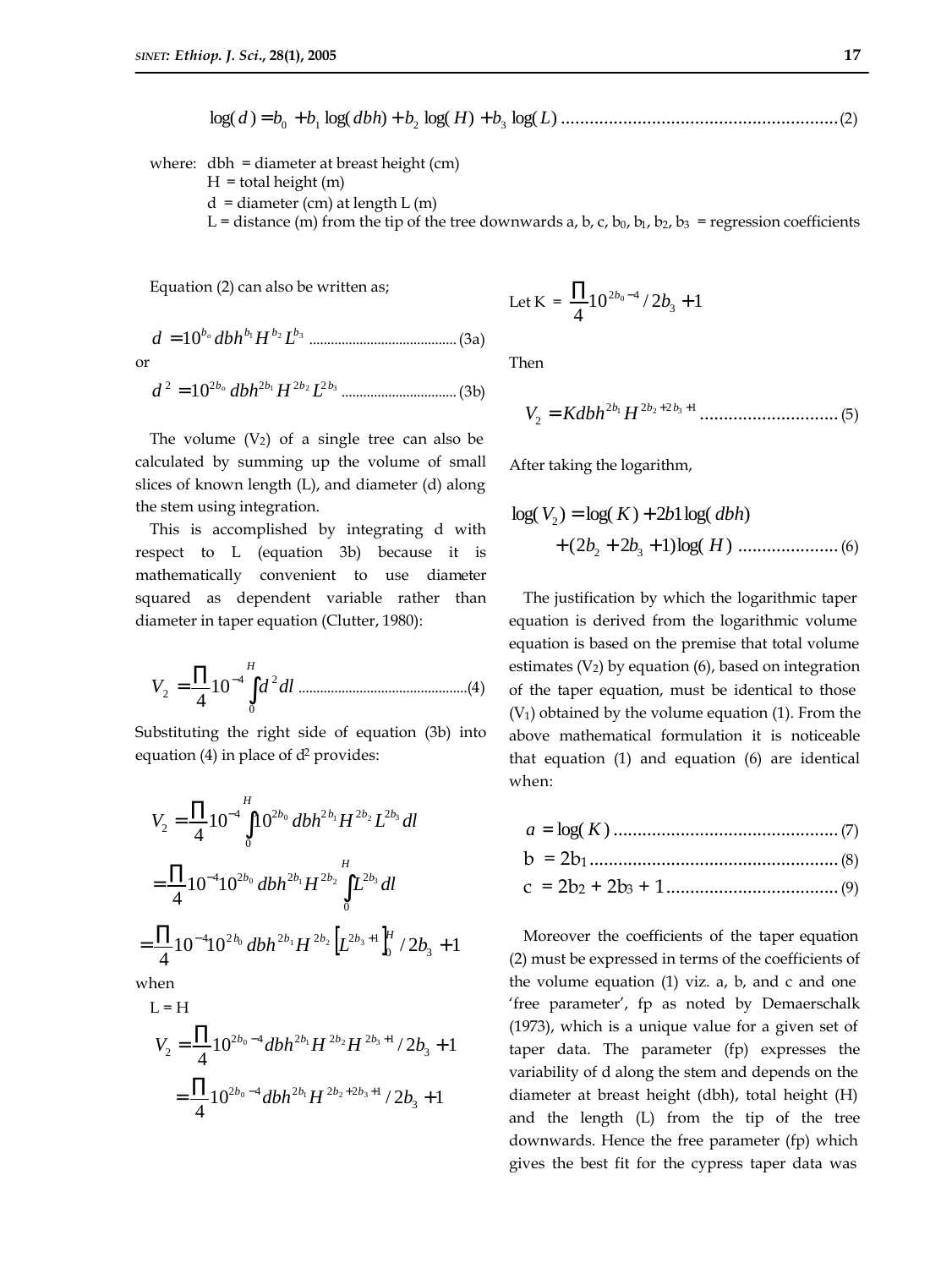estimated by a least squares procedure (nonlinear) so as to minimize the standard error of the estimate (S<sub>EE</sub>) of diameter d along the stem. Derivative free non-linear regression routine of BMDP (1990) was used to minimize the standard error of the estimate of the diameter along the bole.

Let  
 
$$
2b_3 + 1 = fp^*c
$$
.................(10)

From equation (7)

a = log(K)  
= log(
$$
\frac{\Pi}{4}
$$
10<sup>2b<sub>0</sub>-4</sup>/fp \* c)

solving for b<sub>0</sub> gives

$$
b_0 = 1/2 * \left[ \log \left( \frac{4}{\Pi} f p \cdot c 10^{a+4} \right) \right]
$$

From equation (8)  $b_1 = b/2$ 

From equation (9)

 $b_2 = c(1 - fp)/2$ 

From equation (10)

$$
b_3 = \left(\frac{f}{p} \cdot c - 1\right) / 2
$$

Thus, with the exception of the free parameter (fp) of the taper equation, all the parameters are known and expressed in terms of the volume equation coefficients (Equation 1).

# *Derivation of merchantable tree volume to any limiting top-diameter*

The compatible taper equation (3a)

 $d = 10^{b_0} dbh^{b_1}H^{b_2}L^{b_3}$ 

is used to predict merchantable volume to limiting top diameters  $(e.g., d = 15cm)$ .

Equation (3a) can be algebraically rearranged to estimate the distance L from the tip of the tree to any specific limiting top-diameter (d):

3 2 3 1 3 3 <sup>0</sup> 1 \* 10 \* *b b b b b b b L d dbh H* − − − = ....................(11)

The volume  $(V<sub>L</sub>)$  to a specific distance  $L$  from the tip of the tree downwards can be calculated as follows (see the derivation and symbols as stated above):

2 <sup>1</sup> 2 <sup>2</sup> 2 <sup>3</sup> +1 = *<sup>b</sup> <sup>b</sup> <sup>b</sup> V<sup>L</sup> Kdbh H L* ...........................(12)

The compatible taper equation after being integrated with respect to L, gives the total volume  $(V<sub>t</sub>)$  when total height (H) equals a given length (L) as derived in equation (5):

2 <sup>1</sup> 2 <sup>2</sup> +2 <sup>3</sup> +1 = *<sup>b</sup> <sup>b</sup> <sup>b</sup> V<sup>t</sup> Kdbh H* ............................(13)

The merchantable volume  $(V_m)$  to limiting topdiameter d is therefore the difference between Vt and  $V_L$ :

*V<sup>m</sup>* = *V<sup>t</sup>* −*V<sup>L</sup>* ...........................................(14)

Substituting the right sides of equation 12 and 13 in equation 14 we get:

$$
V_m = Kdbh^{2b_1}H^{2b_2}\left[H^{2b_3+1}-L^{2b_3+1}\right] \dots \dots \dots \dots (15)
$$

Substituting

$$
\left(10^{-b_0}d * dbh^{-b_1}H^{b_2}\right)^{\!\!\!1/\,b_3}
$$

from equation 11 for L in equation 15, we get:

 = − + − + − + + − + <sup>3</sup> 3 2 3 3 1 3 3 3 3 0 1 2 3 2 1 2 1 2 1 2 1 2 2 2 1 10 *<sup>b</sup> b b b b b b b b b b <sup>b</sup> <sup>b</sup> <sup>b</sup> V<sup>m</sup> Kdbh H H d dbh H* .....................(16)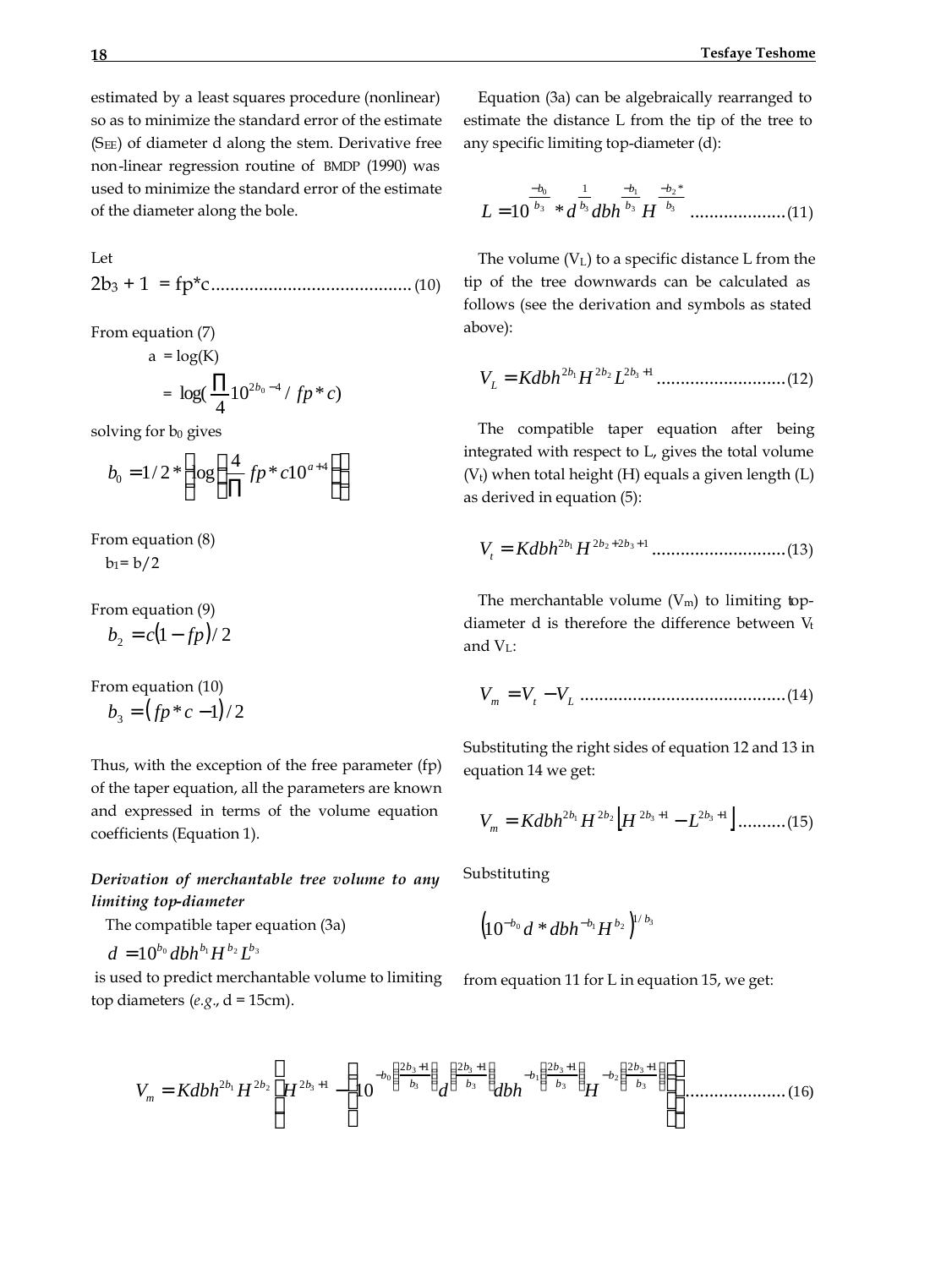Equation 16 predicts the merchantable volume to any limiting top diameter provided the coefficients of the taper equations ( $b_0$ ,  $b_1$ ,  $b_2$  and  $b_3$ ), diameter at breast height and total height of individual trees are known.

BMDP (1990) Statistical Software Manual and Minitab (1995) User's guide, Release 10Xtra for Window'sTM and MacintoshR were used in this study. Non-linear derivative free routine of BMDP was used for all non-linear equations while Minitab was used for all linear equations and the coefficients were significant at  $P = 0.05$ .

### **RESULTS AND DISCUSSION**

### *Fitting taper data*

The taper data were used to estimate the initial values of the coefficients using the statistical package MINITAB. These initial values were later on used to estimate the coefficients of the taper equation using a nonlinear regression package,

$$
log(d) = 0.031 + 0.559log(dbh) + 0.448log(H)
$$
  
+ 0.929log(L) \n................. (17)  

$$
R^2 = 0.92
$$
 \n
$$
S_{EE} = 0.105
$$
 \n
$$
RSS = 12.80
$$

The result shows that the taper model is acceptable as the coefficient of determination value  $(R<sup>2</sup>)$  is high, standard error of the estimate (S<sub>EE</sub>) and the residual sum of squares (RRS) are small. Moreover, it is found that the distribution of the residual against the predicted d values is homogeneous and free of any type of systematic trend (Figure 1) The same data were analysed using BMDP statistical package to estimate fp. The value of fp with the smallest standard error of estimate of d was found to be 1.539. The equation used to estimate the free parameter fp is





**Fig. 1. Residual distribution against the observed d-over bark-values.**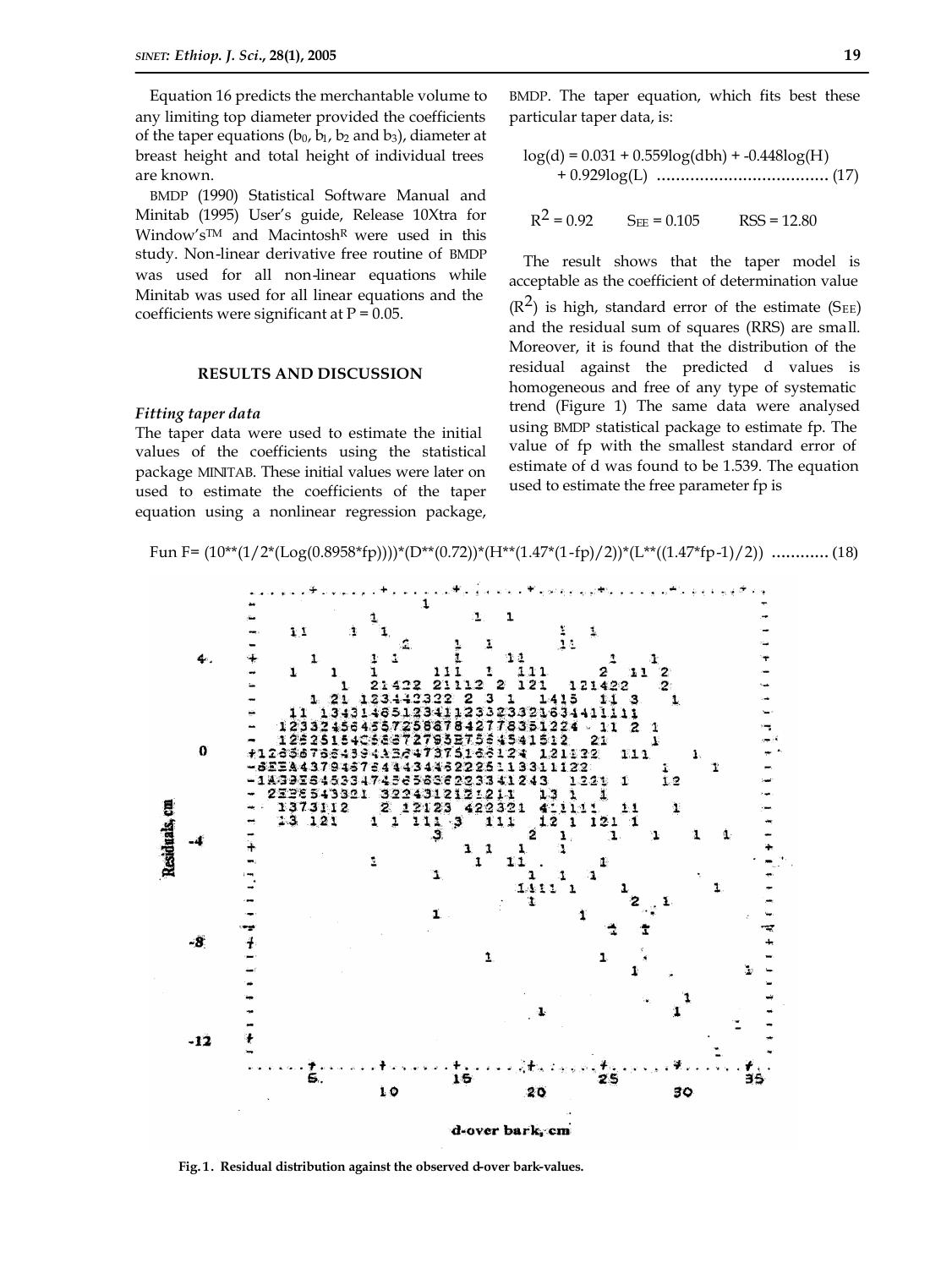The BMDP program control information used to estimate the free taper parameter (fp) for the tape data is not given here for briefness.

Thus;

$$
b_0 = 1/2(\log(10^{a+4} .4.\text{fp.c/II}))
$$
  
= 1/2(log(10<sup>-4.32</sup> +4.4.1.539.1.47/II))  
= 0.0697

 $b_1 = b/2 = 1.44/2 = 0.72$ 

$$
b_2 = c(1-fp)/2 = 1.47(1 - 1.539)/2
$$
  
= -0.3961

$$
b_3 = (fpc - 1)/2 = (1, 539.1.47 - 1)/2 = 0.6312
$$

The compatible taper equation is equation 3a with the new b values. Thus the taper equation that predicts the limit top diameter d is;

$$
d = 1.17409 * dbh0.72 H0.3961 L0.6312 )
$$
.................(19)

while the taper equation that predicts the merchantable length at which the limit top diameter is obtained by rearranging equation 19 in terms of L:

$$
L = 0.7755 * d^{1.5843} dbh^{-1.1407} H^{0.6275} \dots \dots \dots \dots \dots (20)
$$

Having derived the merchantable volume estimation equation, equation 16, the values of the parameters are calculated as follows;

$$
K = \frac{\Pi}{4} 10^{2b_0 - 4} / 2b_3 + 1 = 0.0000478
$$

 $2b_1 = 1.44$ ;  $2b_2 = -0.7924$ ;  $2b_3 + 1 = 2.2624$ 

$$
10^{-b_0 (2b_3 + 1)/b_3} = 0.5626;
$$
 (2b<sub>3</sub> + 1)/b<sub>3</sub> = 3.584

$$
-b_1(2b_3 + 1)/b_3 = -2.581;
$$
  $-b_2(2b_3 + 1)/b_3 = 1.42$ 

[ ] 0.72 0.7924 2.2624 3.584 2.581 1.42 *V<sup>m</sup>* 0.0000478 \* *dbh H H* 0.5626*d dbh H* − − = − ...................................(21)

Thus equation 21 with the above coefficients predicts the merchantable volume to a given limit top diameter (d) in this study.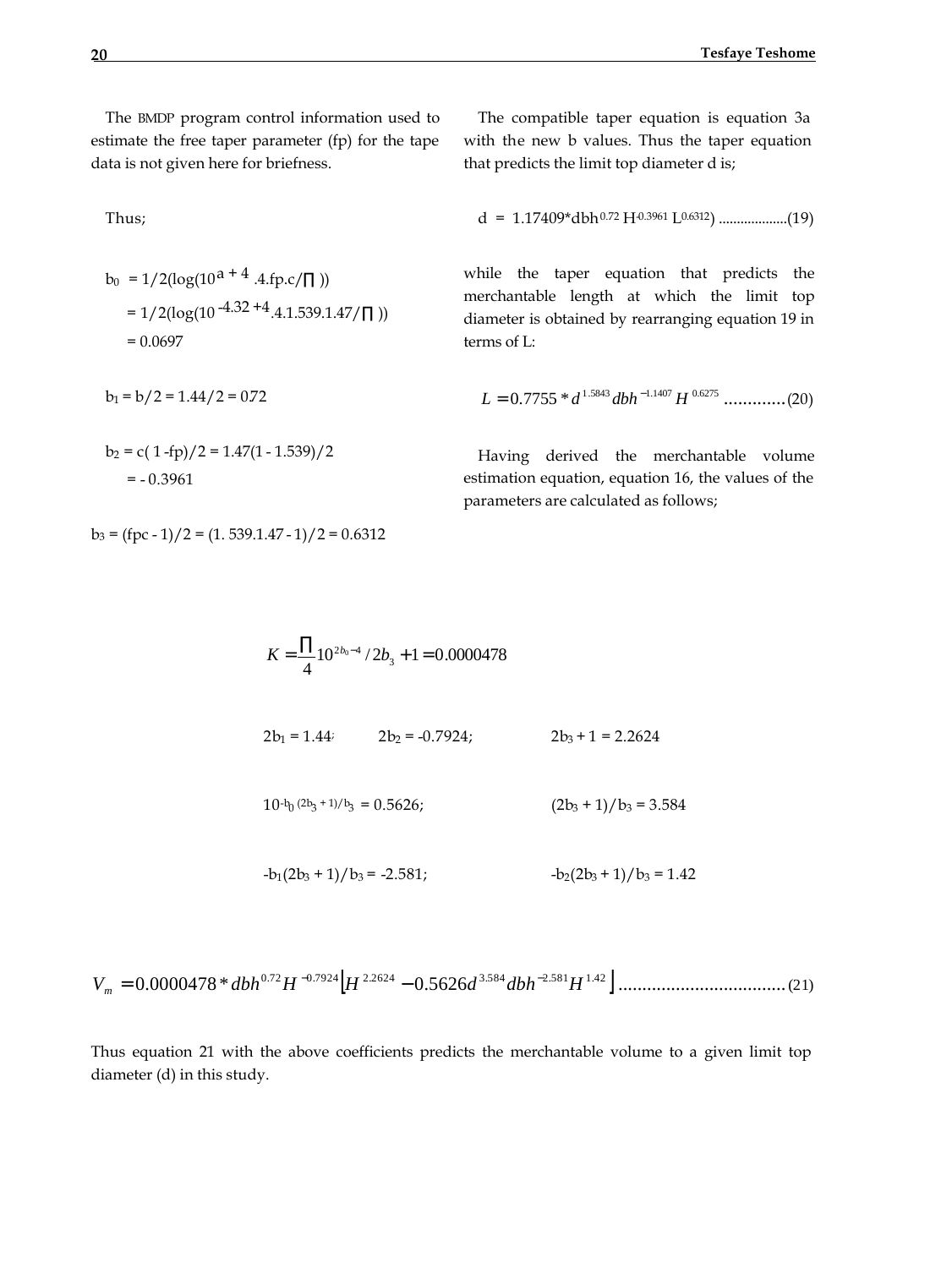## **APPLICATION**

The application of the merchantable volume estimation equation is immense in assortment of total volume for different uses in forest management. For instance if the diameter at breast height (dbh), total height (H) and merchantable top diameter (d) are given, it is easy to estimate the saw log, pulp wood and fuel wood portions from the total volume of individual trees. The following example illustrates this:

Let  $dbh = 28.5cm$ 

Total height  $(H) = 19.3m$ 

Merchantable top diameter (d) = 15cm

Tree total volume =  $0.461502$  m<sup>3</sup> as estimated by the volume equation (Tesfaye Teshome, 1996) or equation 13.

Merchantable volume contained by a 15 cm top diameter (Saw log, m3) would be 0.39962. The difference between the total volume and merchantable volume is either pulpwood or fuel wood. Given the pulp wood specification (*e.g*., d lies between 15 and 10 cm); the pulp wood volume would be 0.0474 m3 while fuel wood amounts 0.0145 m3. The sum of the merchantable volumes (0.46152m3) equals the volume obtained from volume equation (Tesfaye Teshome, 1996) or when the limit top diameter d is set to be equal to zero in the merchantable volume equation (Equation 21).

The length at which the top diameter 15 cm is obtained is estimated using the taper equation (Equation 20) to be at 7.95m. Any top diameter  $(e.g., d = 15cm)$  for any specific use can also be predicted and obtained for any given length (*e.g*., L = 7.94m) from the tip of the tree using equation 19.

### **CONCLUSION**

This study demonstrates how an existing volume equation can be changed into compatible taper equation using an integration technique. The system is flexible enough to estimate merchantable

volume of any section, height for any diameter, and diameter for any height based on only easily measurable parameters such as diameter at breast height and height. A taper equation is also being developed that predicts limit top diameter at any length and merchantable length for any specific merchantable diameter. In many practical applications, the user of such equations needs to know the outside-bark diameter at a given distance up the bole or, conversely, information may be desired on the length at which a given outsidebark diameter can be expected to occur. The results of this study will be useful in estimating the portions of the total tree volume in different use categories and reduce computing costs in forest inventory compilation.

### **REFERENCES**

- 1. BMDP (1990). *Statistical Software Manual* Vol. 1, 2 and 3. Cork Technology Park, Ireland.
- 2. Bruce, D., Curtis, R.O. and Vancovering, C. (1968). Development of a system of taper and volume tables for red alder. *Forest Science* **14**(3):339–350.
- 3. Clutter, J.L. (1980). Development of taper functions from variable-top merchantable volume equations. *Forest Science* **26**(1):117–120.
- 4. Clutter, J.L., Fortson, J.C., Pienaar, L.V., Brister, G.H. and Bailey, R.L. (1983). *Timber Management: A Quantitative Approach*. John Willey and Sons. New York.
- 5. Demaerschalk, J.P. (1973). Integrated systems for the estimation of taper and volume. *Canadian Journal of Forest Research* **3(1)**:90–94.
- 6. Evert, F. (1976). Compatible systems for the estimation of tree and stand volume. *Forestry Chronicle* **52(1):**15–16.
- 7. Kozak, A., Munro, D.D. and Smith, J.H.G. (1969). Taper functions and their application in forest inventory. *Forestry Chronicle* **45(4)**:278–283.
- 8. McTague, J.P. and Bailey, R.L. (1986). Simultaneous total and merchantable volume equations and a compatible function for loblolly pine. *Canadian Journal of Forest Research* **17**:87–92.
- 9. Minitab (1995). User's guide. Release 10Xtra for Wi ndow'sTM and MicintoshR.
- 10. Munro, D.D. and Demaerschalk, J.P. (1974). Taperbased versus volume-based compatible estimating systems. *Forestry Chronicle* 197–199.